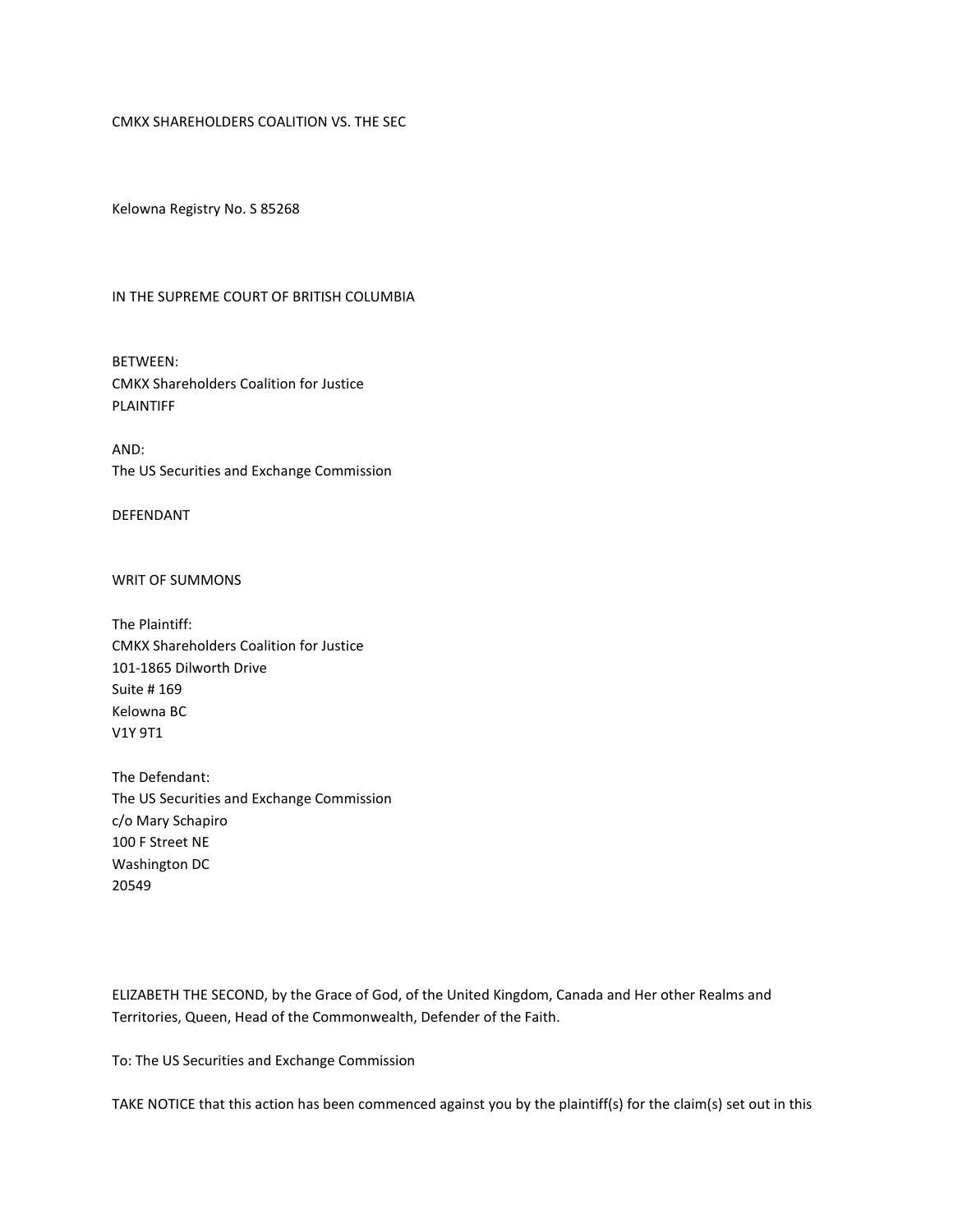writ.

IF YOU INTEND TO DEFEND this action, or if you have a set off or counterclaim that you wish to have taken into account at the trial, YOU MUST

(a) GIVE NOTICE of your intention by filing a form entitled "Appearance" in the above registry of this court at the address shown below, within the Time for Appearance provided for below and YOU MUST ALSO DELIVER a copy of the Appearance to the plaintiff's address for delivery, which is set out in this writ, and

(b) If a statement of claim is provided with this writ of summons or is later served on or delivered to you, FILE a Statement of Defence in the above registry of this court within the Time for Defence provided for below and DELIVER a copy of the Statement of Defence to the plaintiff's address for delivery.

YOU OR YOUR SOLICITOR may file the Appearance and the Statement of Defence. You may obtain a form of Appearance at the registry.

# JUDGMENT MAY BE TAKEN AGAINST YOU IF

(a) YOU FAIL to file the Appearance within the Time for Appearance provided for below, (b) YOU FAIL to file the Statement of Defence within the Time for Defence provided for below.

### TIME FOR APPEARANCE

If this writ is served on a person in British Columbia, the time for appearance by that person is 7 days from the service (not including the day of service).

If this writ is served on a person outside British Columbia, the time for appearance by that person, after service, is 21 days in the case of a person residing anywhere within Canada, 28 days in the case of a person residing in the United States of America, and 42 days in the case of a person residing elsewhere. [or if the time for appearing has been set by order of the court, within that time.]

### TIME FOR DEFENCE

A Statement of Defence must be filed and delivered to the plaintiff within 14 days after the later of (a) the time that the Statement of Claim is served on you(whether with this writ of summons or otherwise)or is delivered to you in accordance with the Rules of Court, and (b) the end of the Time for Appearance provided for above. [or if the time for defence has been set by order of the court, within that time.]

(1) THE ADDRESS OF THE REGISTRY IS: 1355 Water Street, Kelowna, British Columbia V1Y 9R3

(2) THE PLAINTIFF'S ADDRESS FOR DELIVERY IS: 101-1865 Dilworth drive Suite # 169 V1Y 9T1 Kelowna BC

WHEREFORE the Plaintiff claims: See attached Statement of Claim

STATEMENT OF CLAIM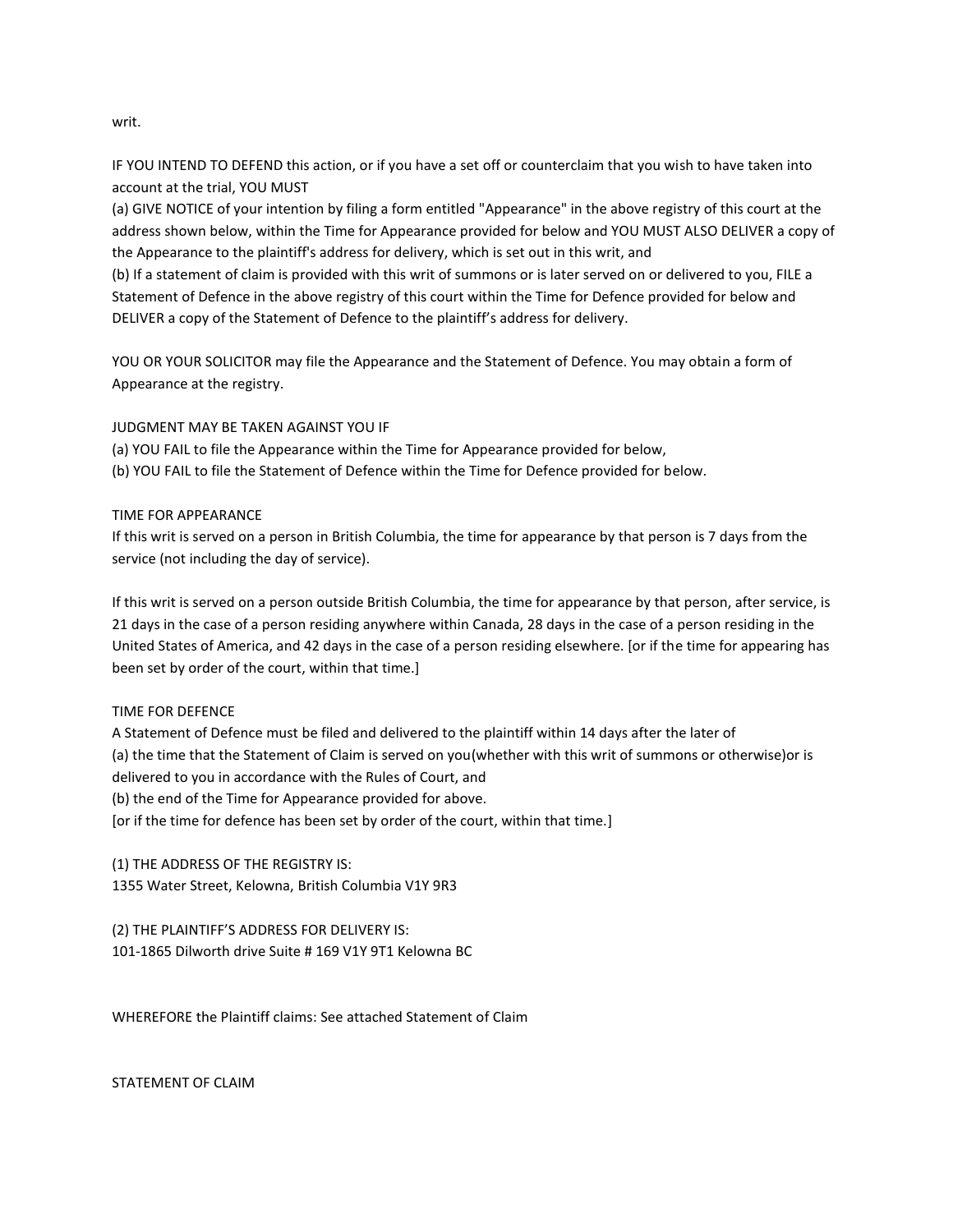1. The Plaintiff CMKX Shareholders Coalition for Justice, 101-1865 Dilworth Drive Suite # 169 Kelowna BC V1Y 9T1.

# 2. The Defendant The US Securities and Exchange Commission

3. Through its negligent actions and inactions the SEC caused CMKX's scheme to continue, perpetuate, and expand, eventually resulting in millions of losses by investors, and directly caused plaintiffs to lose more than \$250 million dollars, and valuable land rights. The SEC owed a duty of care to all of those investors, including plaintiffs, because it was reasonably foreseeable that they would rely on the SEC to remove the danger posed by CMKX corrupt insiders if the SEC had information confirming the existence of that danger. The SEC breached its duty of care and, in doing so, proximately caused Plaintiffs' injuries, in that those injuries were the natural, probable, and foreseeable outcome of the SEC's failure to terminate CMKX's scheme despite its multiple opportunities to do so. The fact that corrupt insiders of CMKX's own actions also contributed to Plaintiffs' injuries does not protect the SEC liability, because the SEC's negligence was both a substantial factor in bringing about those injuries, and because those injuries would not have occurred but for the SEC's negligence. Had the SEC carried out its functions with even a minimum of reasonable due care, the CMKX shareholders would not have been victims of this fraud. Furthermore, the SEC's negligence is not shielded by doctrine of sovereign immunity as it did not occur in the performance of its discretionary functions. The evidence not only shows the SEC's negligence but shows the SEC aided and abetted the crime and its cover up.

4. The SEC cannot evade accountability with a shield of immunity that is designed to be reserved for policy decisions, nor can the SEC seek refuge in a warped premise that because the damage inflicted was so vast, it is somehow incapable of being remedied civilly. The same warped premise was used to create the illegal grandfather clause to protect the perpetrators who created a situation so extreme that, per the SEC itself, it could melt the markets if they had to follow the law and cover the counterfeit stock that was created in a timely manner, as the SEC is constitutionally mandated to enforce.

5. Statute of Limitations does not apply in this case as the crime and its' cover up continues to this day. In fact, the Senate in the United States is trying to currently pass a bill that would force the laws that are currently on the books be enforced as the SEC refuses to do so despite their constitutional mandate. The bill is SB 605. Although the SEC is mandated under the United States Constitution, the SEC has the duty to carry out their mandate for all shareholders and markets who they oversee.

6. The SEC will try and change the venue of this case to suit their purpose and find a friendly court in the United States. The CMKX Shareholders Coalition for Justice asks this not be allowed as the SEC clearly used loop holes in Canada to help create trillions of dollars in counterfeit shares, working in collusion with certain Canadian institutions, who will be named in this case as co-conspirators. Also there are hundreds of thousands of Canadians who have been directly affected by the SEC's negligence and collusion and have been directly injured by the SEC's actions, and they deserve justice in a Canadian court as they are the victims and deserve to be able to have a jury of their own peers decide if they were injured. The SEC has facilitated this crime worldwide and the CMKX Shareholders Coalition for Justice asks that an International Tribunal or Pecora style Independent Commission be formed to investigate the largest crime in history and the SEC and those they colluded with.

7. Here is a link with comments by Mark Faulk which show that this case should stay in Canada. The SEC and their cohorts used Canada to do much of the naked shorting that they admit in their meeting notes resulted in multi trillion dollars in damages to shareholders just in the OTC market alone (and that is a value of the decreased stock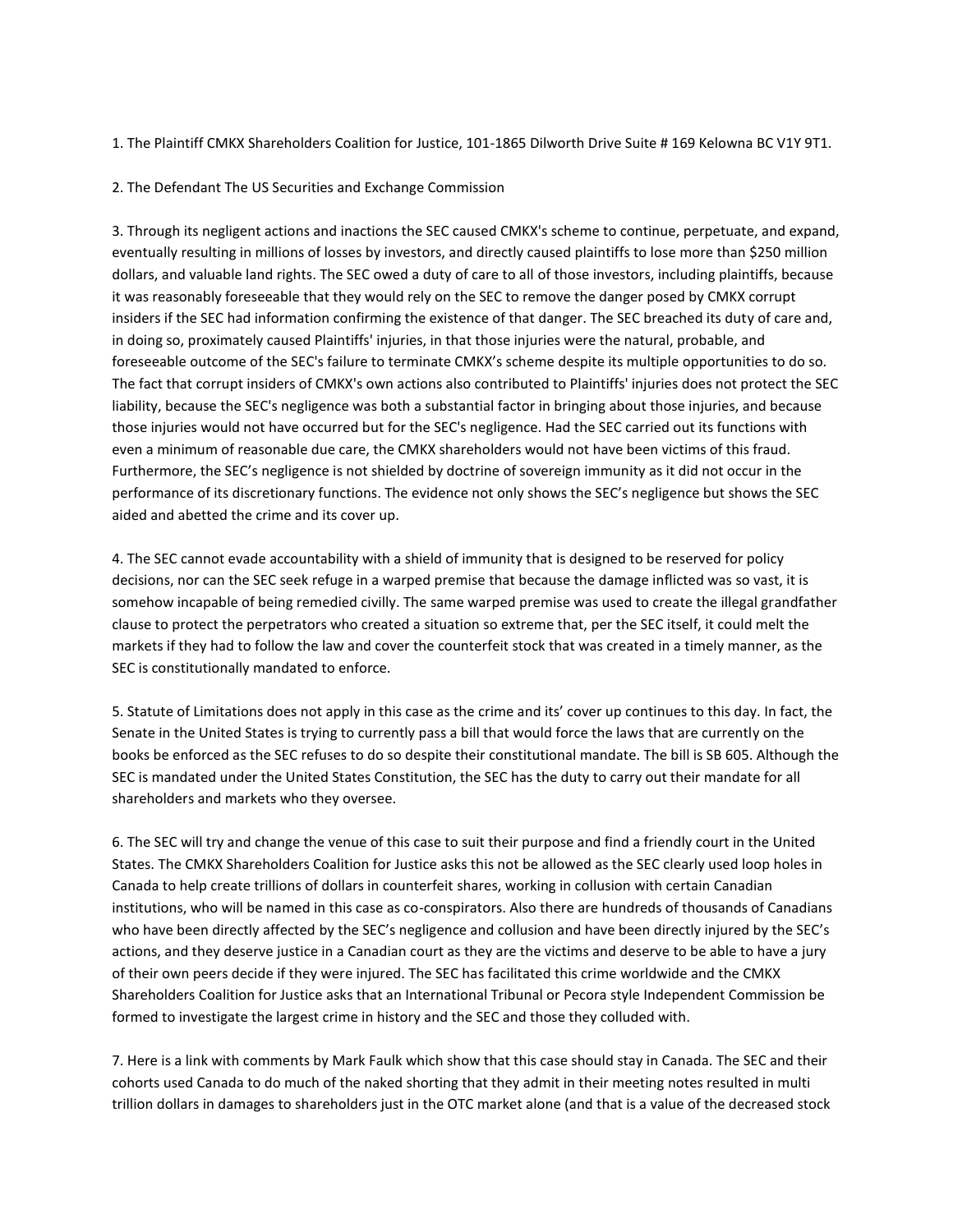price due to the dilution of their share price from the resulting counterfeit shares being on the market). This multi trillion dollar theft does not include all other exchanges which have pandemic counterfeiting on them as well. The SEC was fully aware of these loop holes and did not perform their duty to all shareholders by closing this immediately, and contravened RULE17A by purposely allowing this fraud to continue. Given much of the crime happened in Canada and there are thousands of Canadian victims, we ask that a Canadian court have jurisdiction over this case[: http://www.faulkingtruth.com/Articles/Investing101/1001.html](http://www.faulkingtruth.com/Articles/Investing101/1001.html)

8. The SEC aided and abetted violations of the Canadian Criminal Code, including: 382 (fraudulent manipulation of the stock market), 462.31 (laundering proceeds of crime), and 380(2) (affecting public market). The SEC is mandated by the United States Constitution to enforce rule 17A of the 1934 Securities and Exchange Act, and by purposely allowing that rule to be broken and by making rules that knowingly violate that mandate, the SEC violated fifty thousand shareholders rights in CMKX and millions of individual shareholders rights worldwide. The SEC did, in fact, collude with the perpetrators in CMKX and have colluded with perpetrators in thousands of other companies, and have purposely mislead the public as to the size and scope of the counterfeiting of CMKX and the stock market in general.

9. The SEC created an illegal clause that contravened RULE17A, the Grandfather Clause, which allowed the perpetrators that counterfeited the stock market in general and those that counterfeited CMKX the right to not deliver the shareholders' shares in a timely manner, which goes directly against their mandate. RULE17A clearly states that shares are to be promptly cleared and settled, including transfer of record ownership...are necessary for the protection of investors. Section 36 of the same Act states clearly that SEC exemptions are to protect investors, but the SEC created the Grandfather Clause to conceal a multi trillion dollar crime and made that clause in concert with the perpetrators. The SEC has provided securities and options market makers exemptions from reasonable delivery (known as the Madoff Exemption after the infamous Bernie Madoff). This exemption is used to hide massive counterfeiting of the stock market and is a clear violation of RULE17A.

10. The CMKX Shareholders Coalition for Justice presents evidence that was delivered to the F.B.I in Nevada, the R.C.M.P in British Columbia, and mailed to Judge Larry Hicks, the judge in Civil Action No. 2:08-cv-0437, 4-7-08, United States District Court, District of Nevada. The specific negligence of the SEC and their collusion with perpetrators inside CMKX is documented here and is entered into evidence. Here is a comprehensive paper on the SEC's collusion with criminals inside CMKX and proof they covered up the crimes of other brokers as is their modus operandi[: http://www.cmkx.info/omegapaper110309.html](http://www.cmkx.info/omegapaper110309.html)

11. CMKX represents the largest counterfeited stock in history (per Al Hodges comment letter to the SEC file number S7-08-08). It was counterfeited by insiders of CMKX with the full blessing of the SEC. The SEC was fully aware of John Edwards laundering money (selling unregistered shares) through various accounts at NevWest years before they took action. The evidence is in the phone records of NevWest who contacted the SEC each time Edwards came in with a cert to sell through different accounts. Instead of stopping the fraud the SEC told NevWest to sell the stock effectively aiding the fraud. Instead of taking action the SEC and NASD (FINRA) ignored the evidence and dozens of other red flags, allowing the scheme to continue unabated, costing CMKX shareholders hundreds of millions of dollars.

12. The SEC subpoenaed records that proved insiders of CMKX were laundering money through the Silver State Bank and selling counterfeit stock on September 5th 2004, they allowed the fraud to continue despite having this evidence and allowed hundreds of billions of unregistered shares to trade and cost CMKX shareholders hundreds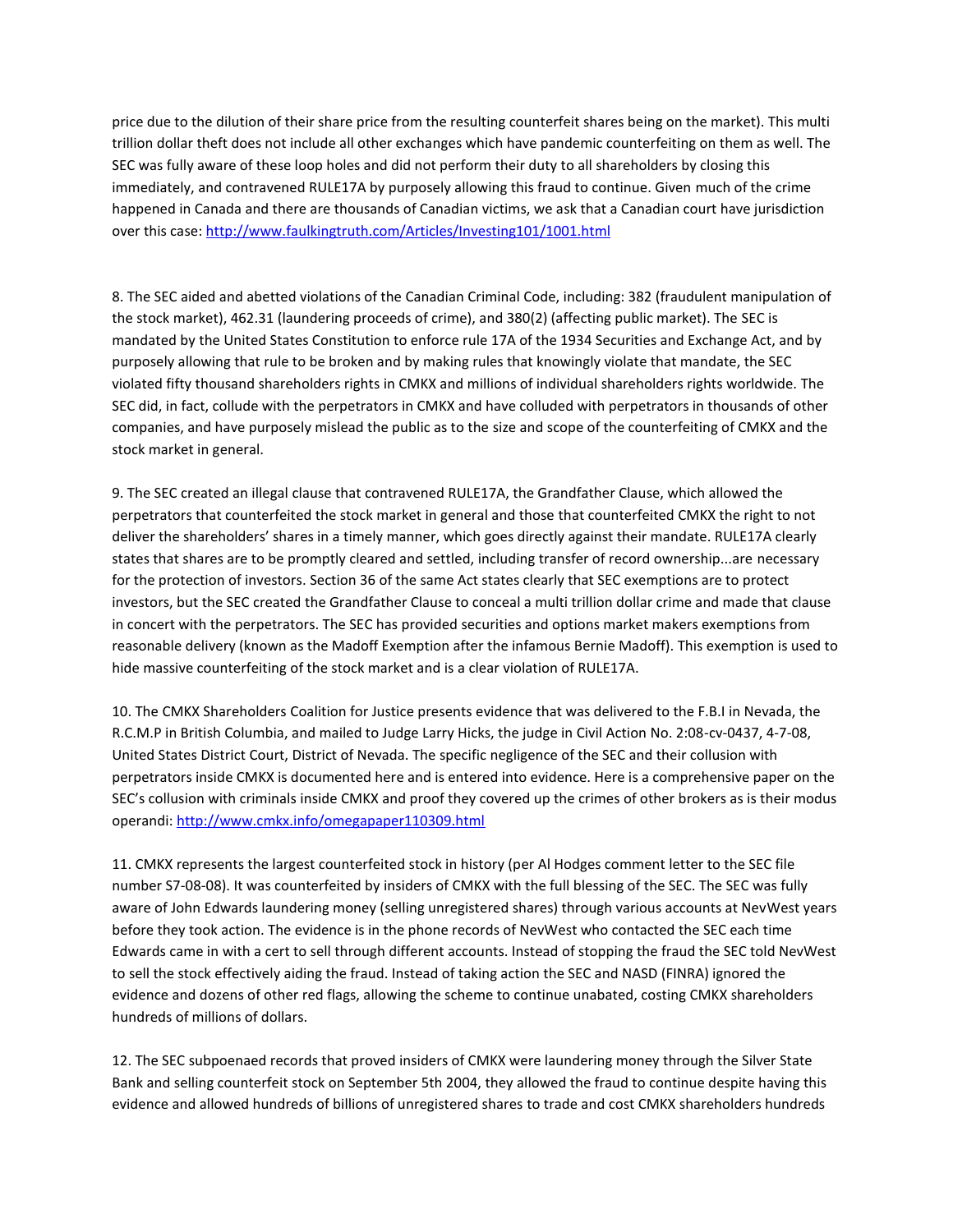of millions of dollars. The perpetrators moved sixty four million dollars out of CMKX bank accounts right under the nose of the SEC costing CMKX shareholders the entire sixty four million dollars.

13. Two hundred and fifty million dollars was stolen from CMKX shareholders, but the insiders that the SEC colluded with stole sixty four million dollars, meaning there was almost two hundred million dollars stolen from CMKX shareholders by other brokers who counterfeited CMKX stock. The SEC, as is their modus operandi covered up the wall street brokers who stole almost two hundred million dollars from CMKX investors, blaming the theft only on insiders of CMKX and NevWest when they were fully aware of who else counterfeited CMKX stock, as they have the records. NevWest complained that they were singled out when other brokers sold hundreds of billions of shares.

14. The SEC was fully aware of the fraud inside CMKX and fully aware of the counterfeiting of its' stock as early as May 26th 2003, as in a fax that day from Lindsey McCarthy of the SEC to CMKX's transfer agent where they become aware of James Kinney's suspicious trading activities. An investigation was well under way in May 2004 as shown by a fax to CMKX's transfer agent regarding John Edwards (the insider who masterminded the sale of counterfeit shares of CMKX). SEC enforcement attorney Leslie Hakala was in contact with Roger Glenn in the summer of 2004 per CMKX's pr person Andrew Hill showing she was fully aware of the fraud inside CMKX. The SEC subpoenaed the fraud records from the Silver State Bank September 5th 2004. NevWest phoned in ever cert to the SEC that the mastermind John Edwards brought in since October 2004. After this and during this the SEC allowed the sale of hundreds of billions of shares of CMKX and allowed the money to be laundered and stolen, causing hundreds of millions of dollars in damages to the CMKX shareholders.

15. The SEC was aware of the potential value of CMKX's land rights and allowed through their actions and inactions the loss to shareholders the right to most of those claims. The claims were not maintained due to lack of funds, those funds were lost as a direct result of the SEC's negligence and collusion with the perpetrators. In fact, evidence shows that corrupt insiders of CMKX transferred valuable land rights to partners. An example of that evidence is in the testimony in the Star Uranium vs. Shore Gold case.

16. The CMKX shareholders lawyer Bill Frizzell produced, for the SEC, evidence of the largest proven naked short in history. The SEC denied that evidence in their hearing against CMKX and completely covered-up the crime, except for the illegal shares sold by insiders of CMKX, causing damages to all CMKX shareholders. Bill Frizzell has NOBO lists showing hundreds of billions of shares were sold by other brokers, that evidence was completely cover-up and those brokers were not included in any SEC actions and have not been indicted with the other perpetrators. The evidence presented proved that hundreds of billions of shares were sold ex-clearing, ex-clearing is a violation of RULE17A in itself and is well known by the SEC and allowed to happen.

17. The SEC has for decades colluded with Wall Street firms, the DTCC, the Federal Reserve, hedge funds, and others to defraud all shareholders. Between 1996 and 2001 the SEC and FBI were tracking money laundering through Canada, and knew crime families were trading naked short through Canada as Canada had no affirmative determination laws. In 1998 the SEC received over 3000 comment letters regarding the abuses of naked shorting. In 1999 the SEC participated in "operation uptick" which identified hundreds of companies that were victims of crime families who worked in concert with major wall street firms (none of the firms or those working in these wall street firms were indicted despite the fact that the crime family members they worked with were convicted of rico crimes). In 2001 the NASD presented the SEC a proposal to modify RULE 3370 to eliminate the loophole associated with the naked shorting through Canada (the loophole was a clear violation in itself of RULE 17A). They finally closed the loophole in April 2004 better than two years later and trillions of dollars in counterfeit shares later. In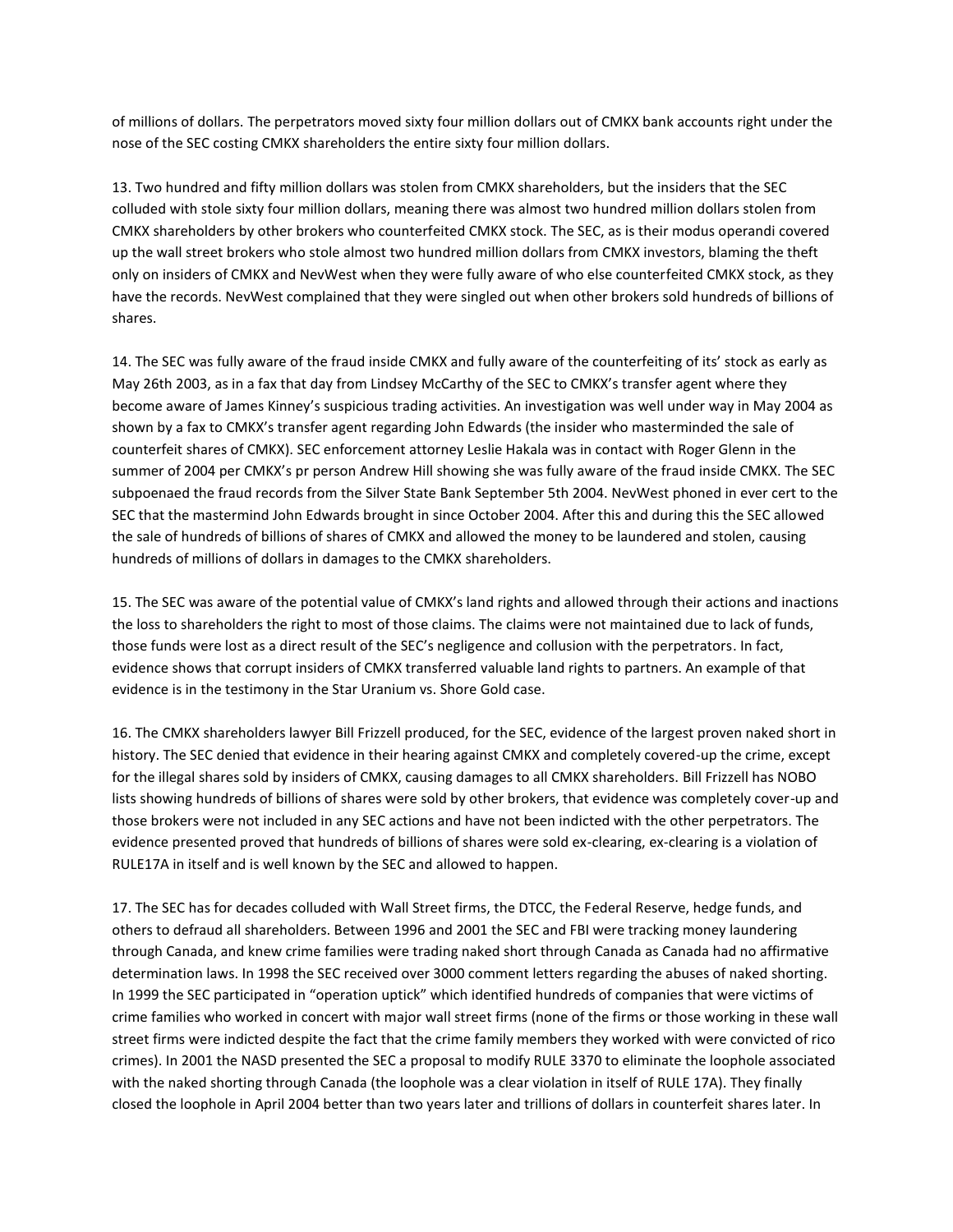2001 EagleTech Communications filed rico charges against many well known brokers on wall street and eventually won their criminal rico case against crime family member who worked with many of those well known firms.

18. In conclusion, the SEC allowed this fraud and aided and abetted this fraud by their actions and inactions. The SEC concealed from the general public the fact that trillions of dollars in counterfeit shares were on the market. The SEC created rules that not only violated their constitutional mandate, they made rules that ensured that victim companies and individual investors would never receive relief. In particular, the SEC aided in the cover up of this fraud by creating the Grandfather Clause in concert with the perpetrators in a closed door meeting. They knowingly violated their constitutional mandate by protecting the perpetrators instead of the investors whom they are by law mandated to protect, and they covered-up a multi-trillion dollar fraud. Hundreds of billions of counterfeited shares in CMKX were grandfathered, and trillions of shares market wide were grandfathered, totaling trillions of dollars. The SEC admitted that the Grandfather clause was to prevent short squeezes in stocks that had large naked short positions in an email to David Patch, as that would cause market volatility, that is clear market wide manipulation and a clear violation of their constitutional mandate. In other words, the fraud was so enormous that it was impossible to fix so they had to cover it up.

19. As stated directly from the SEC, "Other recent rulemakings by the SEC can be neatly described by a single, four letter word that is the source of many nightmares for securities operations professionals — the word is "FAIL." Fail is an especially appropriate word to describe the substance of one of these rule makings, and the process and theory of others. The first rule making is the pending proposal to amend Regulation SHO, and thus relates to the noun form of the word "fail" — as in a "fail to deliver." I am happy to report that the amendments under consideration by the Commission would, if adopted, help reduce the number of aged fails to deliver. These amendments would eliminate the now-notorious "grandfather" exception from Reg. SHO and would limit the scope of the options market maker exception."

20. They continue, "I can't leave the topic of "fails" without touching on one more highly important issue currently facing the Commission. This goes back to the meaning of "fail" as a noun. The SEC has recently been involved in a very proactive (some might even say prudential) exercise with respect to the issue of fails in the OTC derivatives markets. In response to reports of widespread documentation problems in those markets, the SEC has joined forces with other regulators, most notably the Federal Reserve Board and Britain's FSA, to encourage OTC market participants to clean up years of incomplete and inaccurate trade documentation. The need to act was clear. From all reports, the backlog of unconfirmed trades, which essentially are fails, and the widespread and unchecked use of novations in the credit derivatives markets had crippled risk management efforts and set the stage for a massive meltdown in certain default scenarios. Given the multi-trillion dollar aggregate notional amounts of the contracts involved, it was easy to see that the OTC derivatives dealers and their counterparties had created an operational problem similar in scope to the late 1960's back-office crisis on Wall Street.

21. The meltdown the SEC referred to did occur, the meltdown affected millions of investors worldwide and was a direct result of collusion by the SEC to allow and facilitate that fraud by their actions and inactions.

22. The CMKX Shareholders Coalition for Justice asks for damages amounting to two hundred and fifty million dollars, stolen from investors due to the SEC's collusion and negligence.

23. The CMKX Shareholders Coalition asks for damages that would amount to the short squeeze in CMKX's stock. To calculate the quantum of damages, the Coalition will need to subpoena records from the SEC that they have concealed from the public, including all CMKX trading records, the exact totals of counterfeit shares sold and by